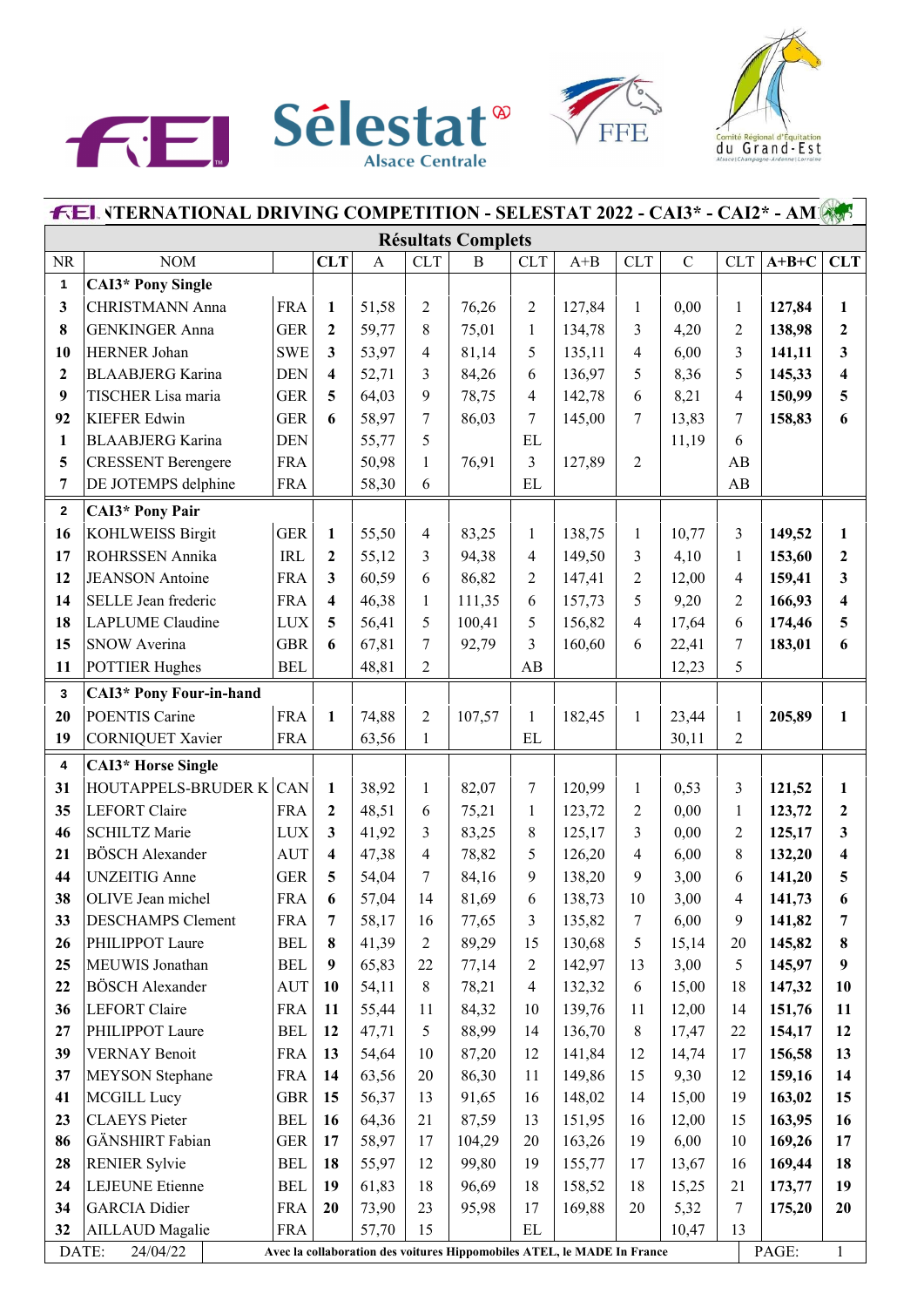





| <b>FEL VTERNATIONAL DRIVING COMPETITION - SELESTAT 2022 - CAI3* - CAI2* - AMERY</b>                                     |                                      |                        |                         |              |                |          |                |         |                |               |                          |         |                  |
|-------------------------------------------------------------------------------------------------------------------------|--------------------------------------|------------------------|-------------------------|--------------|----------------|----------|----------------|---------|----------------|---------------|--------------------------|---------|------------------|
|                                                                                                                         | <b>Résultats Complets</b>            |                        |                         |              |                |          |                |         |                |               |                          |         |                  |
| <b>NR</b>                                                                                                               | <b>NOM</b>                           |                        | <b>CLT</b>              | $\mathbf{A}$ | <b>CLT</b>     | $\bf{B}$ | <b>CLT</b>     | $A + B$ | <b>CLT</b>     | $\mathcal{C}$ | <b>CLT</b>               | $A+B+C$ | <b>CLT</b>       |
| 45                                                                                                                      | <b>SCHILTZ Franz</b>                 | <b>LUX</b>             |                         | 54,44        | 9              |          | $\mathbf{EL}$  |         |                | 9,00          | 11                       |         |                  |
| 47                                                                                                                      | THIBAUT-MCCAW MaureenLUX             |                        |                         | 62,36        | 19             |          | $\mathbf{EL}$  |         |                | 26,25         | 23                       |         |                  |
| 5                                                                                                                       | CAI3* Horse Pair                     |                        |                         |              |                |          |                |         |                |               |                          |         |                  |
| 49                                                                                                                      | <b>BÖSCH</b> Stefan                  | <b>AUT</b>             | $\mathbf{1}$            | 50,41        | $\mathbf{1}$   | 86,04    | $\mathbf{1}$   | 136,45  | 1              | 6,00          | 1                        | 142,45  | 1                |
| 52                                                                                                                      | <b>VOGEL Francois</b>                | <b>FRA</b>             | $\boldsymbol{2}$        | 64,85        | 5              | 91,95    | $\overline{2}$ | 156,80  | 3              | 9,00          | $\overline{2}$           | 165,80  | $\mathbf{2}$     |
| 53                                                                                                                      | <b>MALGET Claude</b>                 | $_{\mbox{\text{LUX}}}$ | 3                       | 56,26        | $\overline{2}$ | 101,21   | $\overline{4}$ | 157,47  | 4              | 9,51          | 3                        | 166,98  | 3                |
| 50                                                                                                                      | <b>DELMAS</b> Diane                  | <b>FRA</b>             | 4                       | 57,25        | 3              | 94,59    | 3              | 151,84  | $\overline{c}$ | 19,16         | 5                        | 171,00  | 4                |
| 51                                                                                                                      | <b>KENCK Patricia</b>                | <b>FRA</b>             | 5                       | 59,38        | $\overline{4}$ | 190,95   | 5              | 250,33  | 5              | 17,43         | $\overline{\mathcal{A}}$ | 267,76  | 5                |
| 6                                                                                                                       | <b>CAI2*</b> Pony Single             |                        |                         |              |                |          |                |         |                |               |                          |         |                  |
| 55                                                                                                                      | <b>SCOTT</b> Lucy                    | <b>GBR</b>             | $\mathbf{1}$            | 50,41        | $\overline{2}$ | 69,79    | $\mathbf{1}$   | 120,20  | $\mathbf{1}$   | 7,51          | 1                        | 127,71  | $\mathbf{1}$     |
| 54                                                                                                                      | <b>BUCK Robert</b>                   | <b>GBR</b>             | $\boldsymbol{2}$        | 57,92        | 3              | 75,84    | 3              | 133,76  | 3              | 20,99         | $\overline{c}$           | 154,75  | $\boldsymbol{2}$ |
| 91                                                                                                                      | <b>HERTKORN-KIEFER Katrin GER</b>    |                        | 3                       | 59,00        | $\overline{4}$ | 70,99    | $\overline{2}$ | 129,99  | $\overline{c}$ | 24,98         | 3                        | 154,97  | 3                |
| 87                                                                                                                      | SCHLEICHER Kai Maria                 | <b>GER</b>             |                         | 48,36        | $\mathbf{1}$   |          | AB             |         |                |               | AB                       |         |                  |
| $\overline{7}$                                                                                                          | <b>CAI2*</b> Pony Pair               |                        |                         |              |                |          |                |         |                |               |                          |         |                  |
| 56                                                                                                                      | <b>TOUBLANC Mathieu</b>              | <b>FRA</b>             |                         | 53,75        | $\mathbf{1}$   | 85,26    | $\mathbf{1}$   | 139,01  | $\mathbf{1}$   |               | EL                       |         |                  |
| 8                                                                                                                       | <b>CAI2*</b> Pony Four-in-hand       |                        |                         |              |                |          |                |         |                |               |                          |         |                  |
| 57                                                                                                                      | <b>LENORMAND Eric</b>                | <b>FRA</b>             | $\mathbf{1}$            | 65,76        | $\mathbf{1}$   | 160,66   | $\mathbf{1}$   | 226,42  | $\mathbf{1}$   | 63,20         | $\mathbf{1}$             | 289,62  | 1                |
| 9                                                                                                                       | <b>CAI2*</b> Horse Single            |                        |                         |              |                |          |                |         |                |               |                          |         |                  |
| 58                                                                                                                      | OLIVE Jean michel                    | <b>FRA</b>             | $\mathbf{1}$            | 55,80        | $\mathbf{1}$   | 81,79    | $\overline{2}$ | 137,59  | $\overline{c}$ | 4,06          | 1                        | 141,65  | $\mathbf{1}$     |
| 59                                                                                                                      | <b>VERNAY Benoit</b>                 | <b>FRA</b>             | $\overline{2}$          | 56,34        | $\overline{2}$ | 72,05    | $\mathbf{1}$   | 128,39  | $\mathbf{1}$   | 13,97         | $\overline{2}$           | 142,36  | $\mathbf{2}$     |
| В                                                                                                                       | <b>Under 25 Drivers Pony Single</b>  |                        |                         |              |                |          |                |         |                |               |                          |         |                  |
| 62                                                                                                                      | <b>LENORMAND Valentine</b>           | <b>FRA</b>             | $\mathbf{1}$            | 45,79        | 1              | 64,49    | $\overline{2}$ | 110,28  | $\mathbf{1}$   | 0,00          | $\mathbf{1}$             | 110,28  | $\mathbf{1}$     |
| 61                                                                                                                      | <b>LENNE</b> Louise                  | <b>FRA</b>             | $\boldsymbol{2}$        | 69,53        | $\overline{4}$ | 58,12    | $\mathbf{1}$   | 127,65  | 2              | 14,84         | $\overline{4}$           | 142,49  | $\overline{2}$   |
| 60                                                                                                                      | <b>FELGUEIRAS Romane</b>             | <b>FRA</b>             | 3                       | 56,72        | 3              | 95,85    | 3              | 152,57  | 3              | 6,85          | 2                        | 159,42  | 3                |
| 63                                                                                                                      | TISCHER Lisa maria                   | <b>GER</b>             |                         | 52,49        | $\overline{2}$ |          | AB             |         |                | 9,38          | $\overline{3}$           |         |                  |
| $\mathbf c$                                                                                                             | <b>Under 25 Drivers Pony Pair</b>    |                        |                         |              |                |          |                |         |                |               |                          |         |                  |
| 64                                                                                                                      | HENSEL Lena                          | <sub>GER</sub>         | $\mathbf{1}$            | 64,40        | $\sqrt{2}$     | 63,74    | $\mathbf{1}$   | 128,14  | $\overline{c}$ | 5,18          | 1                        | 133,32  | 1                |
| 65                                                                                                                      | REINHARDT Leon zacharias GER         |                        | $\boldsymbol{2}$        | 52,28        | $\mathbf{1}$   | 66,43    | $\overline{2}$ | 118,71  | $\mathbf{1}$   | 18,74         | 2                        | 137,45  | $\mathbf{2}$     |
| D                                                                                                                       | <b>Under 25 Drivers Horse Single</b> |                        |                         |              |                |          |                |         |                |               |                          |         |                  |
| 68                                                                                                                      | <b>SCHUBERT Ciara</b>                | <b>GER</b>             | $\mathbf{1}$            | 50,77        | $\mathbf{1}$   | 60,28    | $\mathbf{1}$   | 111,05  | $\mathbf{1}$   | 9,45          | 3                        | 120,50  | 1                |
| 67                                                                                                                      | <b>SCHUBERT Ciara</b>                | <b>GER</b>             | $\boldsymbol{2}$        | 50,77        | $\mathbf{1}$   | 61,28    | $\overline{c}$ | 112,05  | $\overline{c}$ | 10,66         | 4                        | 122,71  | $\boldsymbol{2}$ |
| 66                                                                                                                      | <b>RISCH Valentin</b>                | <b>FRA</b>             | 3                       | 63,09        | 3              | 67,50    | 3              | 130,59  | 3              | 12,25         | 5                        | 142,84  | 3                |
| 88                                                                                                                      | <b>ASSAILLY Celia</b>                | <b>FRA</b>             | 4                       | 65,72        | $\overline{4}$ | 74,74    | 5              | 140,46  | 5              | 3,50          | 1                        | 143,96  | 4                |
| 69                                                                                                                      | <b>UNZEITIG</b> Anne                 | <b>GER</b>             | $\overline{\mathbf{5}}$ | 69,20        | 5              | 70,39    | $\overline{4}$ | 139,59  | 4              | 5,83          | $\overline{2}$           | 145,42  | 5                |
| Е                                                                                                                       | <b>Juniors Pony Single</b>           |                        |                         |              |                |          |                |         |                |               |                          |         |                  |
| 75                                                                                                                      | HÜSGES Laura                         | <b>GER</b>             | $\mathbf{1}$            | 51,60        | $\mathbf{2}$   | 64,18    | 5              | 115,78  | $\overline{c}$ | 5,67          | $\mathbf{1}$             | 121,45  | $\mathbf{1}$     |
| 79                                                                                                                      | <b>ROHRSSEN Kris</b>                 | IRL                    | $\mathbf 2$             | 56,08        | 5              | 61,88    | 3              | 117,96  | 4              | 6,00          | 2                        | 123,96  | 2                |
| 73                                                                                                                      | LENORMAND Kilian                     | <b>FRA</b>             | 3                       | 54,40        | $\overline{4}$ | 61,85    | $\overline{c}$ | 116,25  | 3              | 8,69          | 4                        | 124,94  | 3                |
| 77                                                                                                                      | <b>SCHLEICHER Pia</b>                | <b>GER</b>             | 4                       | 51,84        | 3              | 63,80    | $\overline{4}$ | 115,64  | 1              | 15,94         | 7                        | 131,58  | 4                |
| 89                                                                                                                      | <b>NOTTRET Anthony</b>               | <b>FRA</b>             | 5                       | 65,60        | 8              | 61,22    | $\mathbf{1}$   | 126,82  | 6              | 9,00          | 5                        | 135,82  | 5                |
| 70                                                                                                                      | SCHMID Sophia                        | <b>AUT</b>             | 6                       | 61,76        | 7              | 67,02    | 9              | 128,78  | 7              | 9,00          | 6                        | 137,78  | 6                |
| DATE:<br>24/04/22<br>PAGE:<br>$\overline{2}$<br>Avec la collaboration des voitures Hippomobiles ATEL, le MADE In France |                                      |                        |                         |              |                |          |                |         |                |               |                          |         |                  |